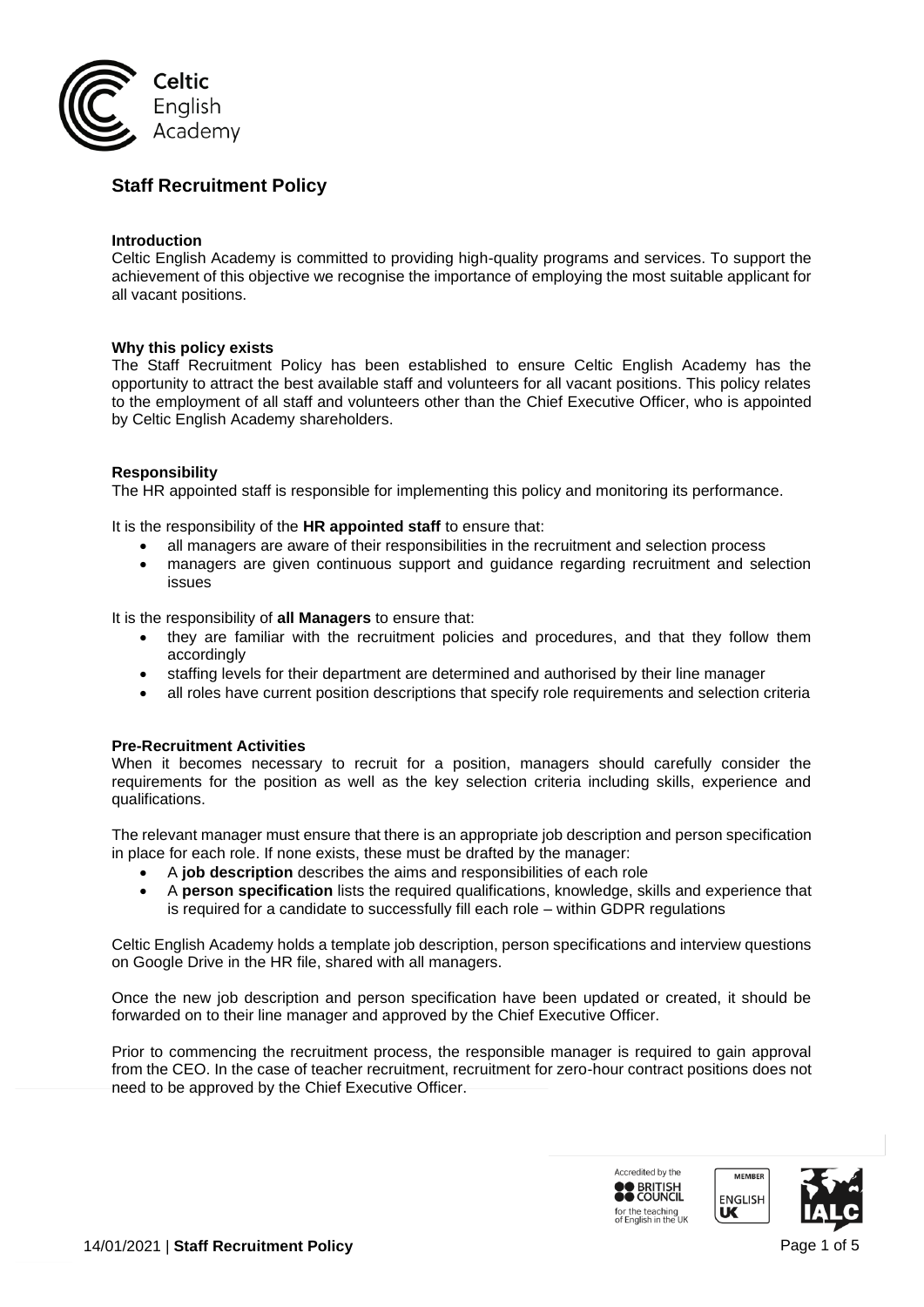

### **Direct Internal Appointments/Promotions**

In situations where a manager wishes to promote an employee who meets the specific selection criteria for the vacant position, the appointment must be authorised by the Chief Executive Officer.

#### **Internal Advertising**

Where appropriate, Celtic English Academy will advertise all vacancies internally.

Exceptions to this rule may occur when:

- the position is of such a specialised nature, and/or appropriate skills are not available within the organisation; or
- there is a need to make a direct appointment or promotion into the vacant position

Upon receiving approval for the vacant position, the appropriate manager will advertise the available position internally. Internal advertisements should include the following:

- position title
- contract hours
- type of contract (i.e. temporary, fixed-term, permanent, etc)
- job description
- person specification which outlines qualifications, knowledge, skills and experience required for the role
- application form
- closing date for applications

All internal applicants should complete an application form and submit this, together with covering letter, to the applicable manager for acknowledgement, consideration and processing.

Internal applicants who possess the required skills, qualifications and work-related experience, as specified in the internal advertisement, will be interviewed for the position by the relevant manager and the CEO.

#### **External Advertising**

If a position cannot be filled internally, or where it is appropriate to recruit externally, it should be advertised through relevant networks, on relevant websites, and through local employment services, as needed. External advertisements should include the following:

- position title
- contract hours
- type of contract (i.e. temporary, fixed-term, permanent, etc)
- iob description
- person specification which outlines qualifications, knowledge, skills and experience required for the role
- notice to all candidates the vacancy is subject to an enhanced DBS check and receipt of satisfactory references, failure to complete or disclose any convictions may lead to the job offer being rescinded. Please see the DBS Failure Policy for further information
- application form
- closing date for applications
- email address where applications can be submitted

The manager should decide where and how to advertise the role. The manager must also decide how long the advertisement should be posted. Celtic English Academy recommends advertising for at least two weeks but up to four weeks is preferable.

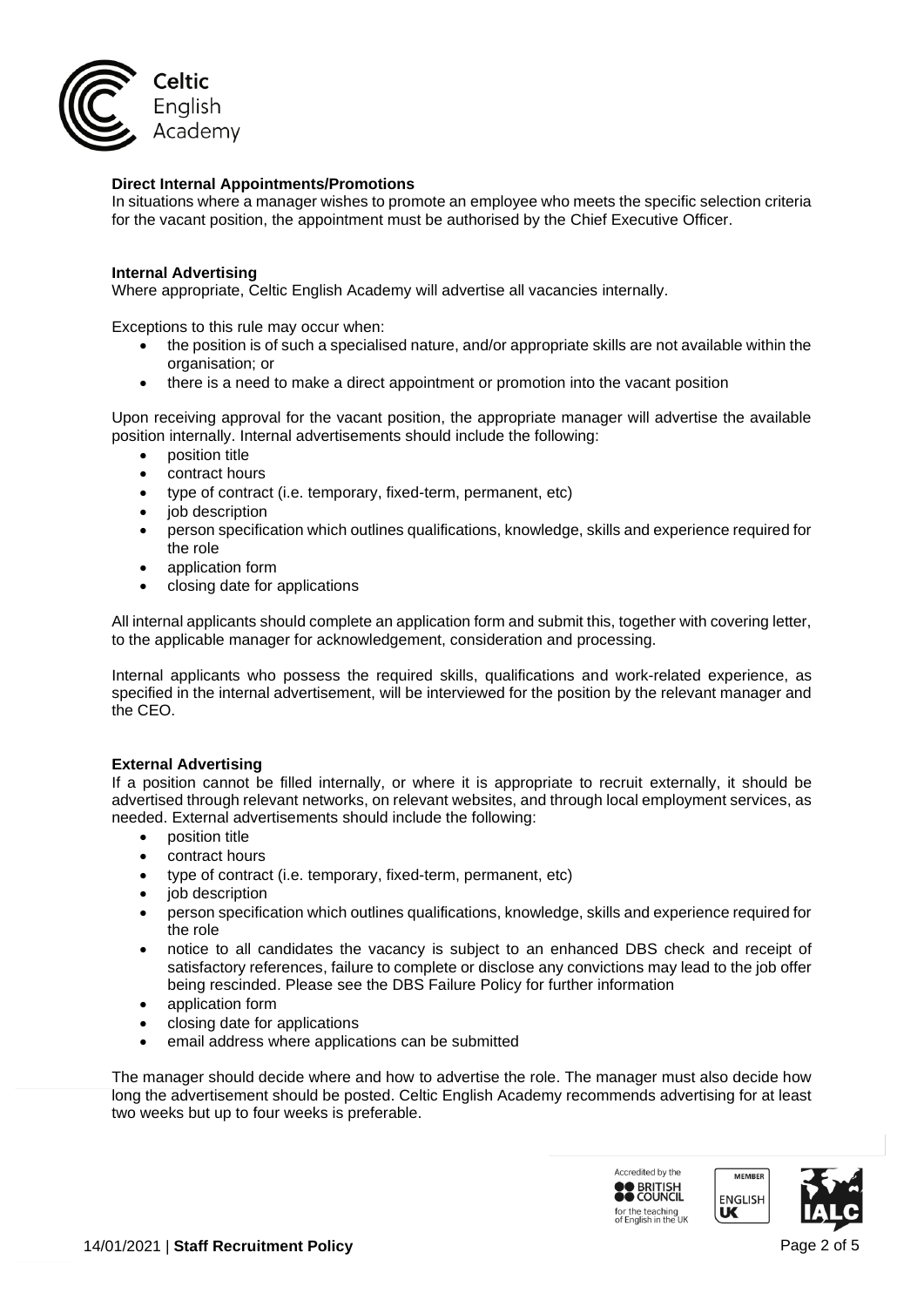

Volunteer and internship positions will be advertised as widely and for as long as deemed reasonable by the manager. All advertisements must be approved by the CEO.

#### **Screening Applicants**

Application forms and cover letters must be screened against the job description and skills outlined on the job advertisement so that assessments can be made of their suitability for the specific role. Applicants who are assessed as suitable based on the selection criteria will then be selected for an interview. Initial screening is completed by the HR appointed staff with final selections being made by the line manager and/or CEO.

#### **Conducting Interviews**

The short-listing and interview process will be conducted by a two-person selection panel which will include the relevant manager for the position and the HR appointed staff. Dependant on the role the CEO may also be added to the selection panel.

If any member of staff finds that they are assessing any applications where there is a perceived or actual conflict (eg. where the applicant is a family member, friend or past colleague) they shall declare the perceived or actual conflict to the panel.

Teacher recruitment forms an exception to this rule. Teachers being recruited for seasonal, summer work or who will go onto zero-hour contracts can be interviewed and hired by the Director of Studies. The number of positions being offered must be approved by the CEO but the interviews can be conducted and positions given by the Director of Studies.

Managers who are interviewing staff should refer to the Celtic English Academy's Interview Guidelines to help them conduct a successful interview.

#### **Reference Checking**

The HR Officer is to ensure that, where possible, a minimum of two reference checks are conducted using Celtic's Reference Request Form and, if required, followed up via telephone following the candidate's employment induction.

Details of the reference checks should be saved to a candidate's application for future reference.

## **Safeguarding/Self Disclosure/DBS**

Celtic English Academy is dedicated to the welfare of all its staff and students. The HR appointed staff is to ensure that an enhanced DBS check is completed with each new staff member as well as a Self-Declaration Form completed upon the first day of induction. Celtic uses Civil and Corporate Security to complete all enhanced DBS checks. They provide an early indication system, allowing Celtic to aware of any potential issues with a check before the certificate arrives.

Where an employee has direct access to under 18-year old's on day one of employment, a List 99 Check/Children's Barred List will be completed through Personnel Checks with results back on the same day. A full risk assessment will also be carried out and the employee supervised until the appropriate check has been completed successfully.

Celtic has a DBS Failure Policy, which will be followed should a check be unsuccessful, a conviction has not been disclosed prior to the check, or on the Self Disclosure form, they advise of a conviction. Candidates must be aware that any disclosures may lead to instant dismissal or retraction of the job offer.

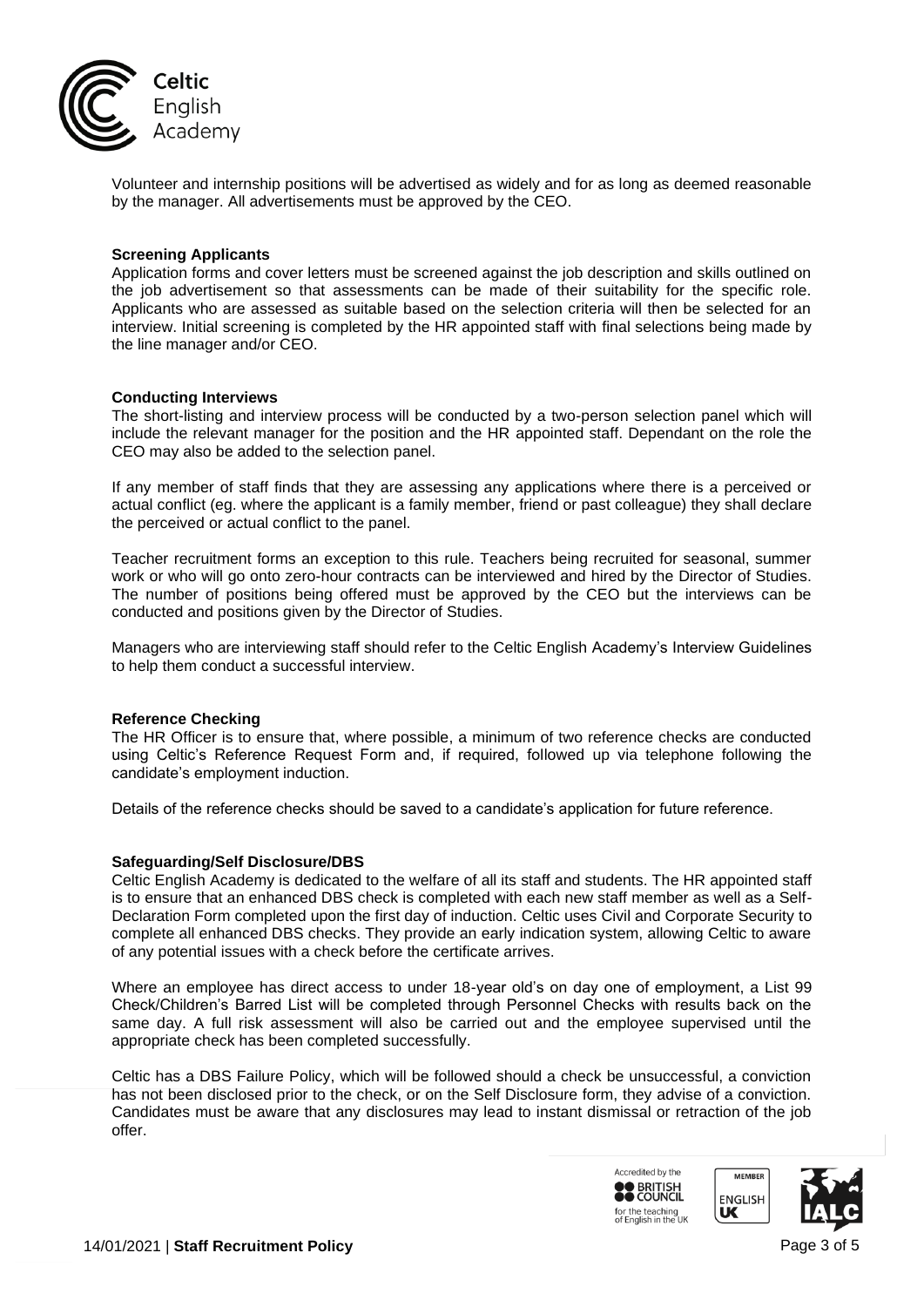

Celtic is also steadfast in Safeguarding any students under 18 years old. All staff must complete the Safeguarding awareness course when they join Celtic English Academy.

#### **New Starter Paperwork**

If an internal candidate is selected, the appropriate manager is required to notify the successful candidate in person. This should then be followed up with an email detailing the offer, start date and any requirements for the first day of the new position.

If an external candidate has been selected, the manager or HR appointed staff is to make a verbal offer, usually over the phone, to the candidate. This should then be followed up with an email detailing the offer, start date and any requirements for the first day.

Once the candidate has confirmed their acceptance of the position, the HR appointed staff will notify all unsuccessful candidates by phone and offer to provide constructive feedback. If a candidate requires feedback, the HR appointed staff can arrange a phone call between the candidate and the line manager to provide this.

To authorise the transfer of an internal employee or the commencement of employment for an external candidate, the appropriate manager must gain approval from the Chief Executive Officer. The appropriate manager should ensure that all recruiting documents are completed and returned to the HR appointed staff for processing.

The HR appointed staff will prepare a contract of employment for all new starters which will confirm the start date, salary, position and the terms and conditions of employment pertaining to the employee. This includes the probationary period, for all existing positions a period of three months probationary will be set, for any new positions or managerial positions this will be extended to six months. This is not necessary for volunteers or internship positions. This information will then be passed to the Finance Responsible so the new employee's details can be added to payroll.

The appropriate manager is responsible for liaising with the relevant departments to ensure that the necessary documentation, equipment and access privileges are prepared for the new employee. They will also need to liaise with the HR appointed staff to complete a HR induction, new starter checklist and schedule a health & safety induction.

#### **Records and Correspondence**

Acknowledgement emails should be sent to all applicants prior to the short-listing of final suitable applicants.

Short-listed but unsuccessful applicants should be advised that their application form will be retained for future reference unless the applicant advises otherwise.

Applicants who do not meet the key selection criteria and are not suitable to be short-listed for an interview should be sent an email advising them that their application has been unsuccessful.

In cases of high volumes of applications, or speculative applications a regular notice is in place on the jobs@ email address inbox detailing that it is not always possible to reply to all unsuccessful applicants individually.